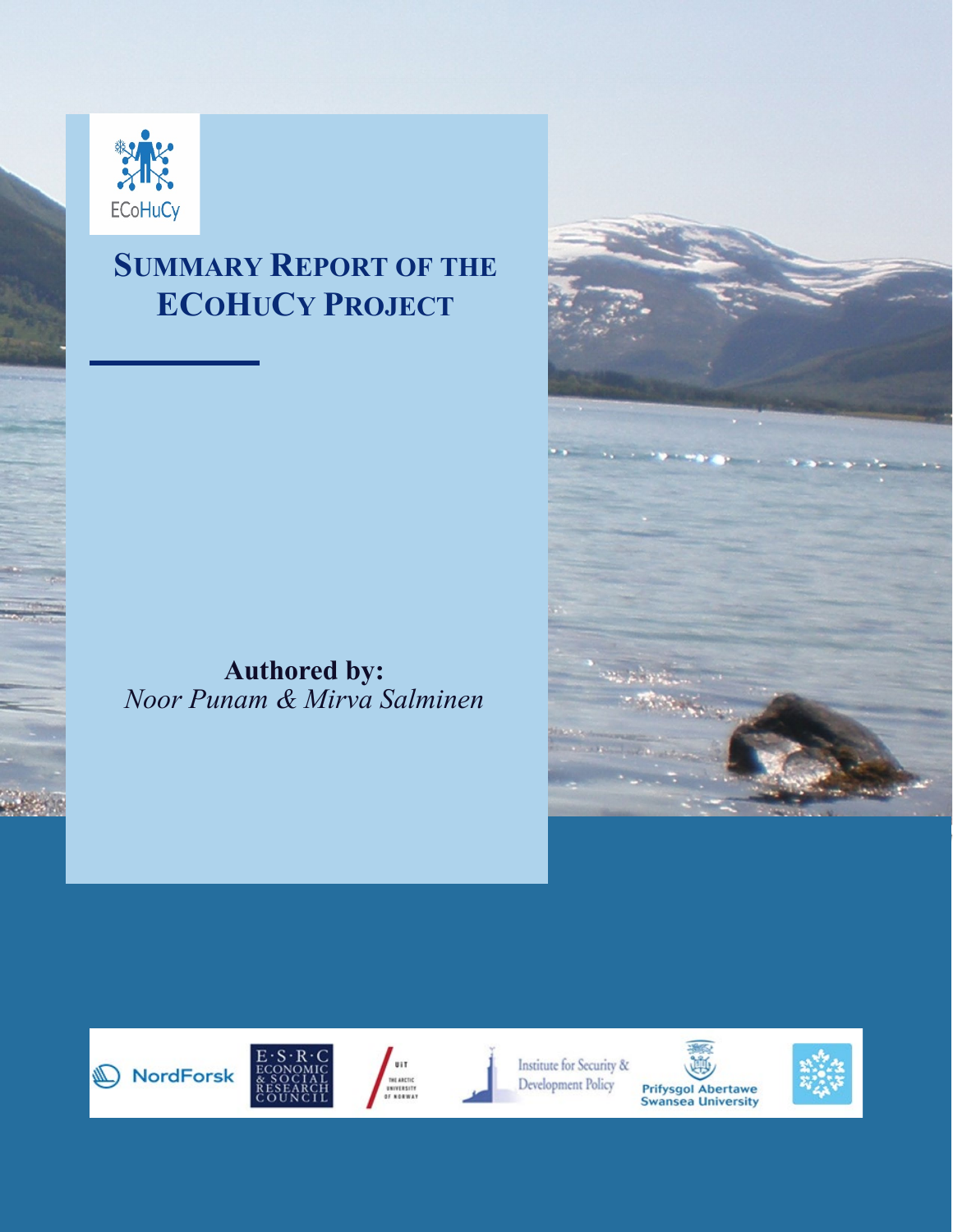## **Background**

The digitalisation of society affects human lives in diverse ways. Along with the new possibilities that it brings, there are also threats and problems to be addressed. These include a lack of necessary digital skills and a lack of cybersecurity awareness. Cybersecurity involves the protection of cyberspace, cyberenabled systems, and the data they contain from unauthorised access. In addition, it provides protection against physical attacks and social engineering, that is, the psychological manipulation of people into disclosing confidential information or taking actions. States, international organisations, corporations and other organisations have generally incorporated cybersecurity into their security policies. However, a comprehensive understanding of how cybersecurity relates to individuals and communities is still lacking. The security of many aspects of human life are affected, both positively and negatively, by digitalisation. Such aspects include health, economy, community, food, personal life, politics and the environment. However, cybersecurity strategies primarily focus on ensuring the smooth functioning of society and the economy, whereas the effects on individuals depend on the success or failure of these measures. The three-year research project 'Enablement Besides Constraints: Human Security and a Cyber Multi-Disciplinary Framework in the European High North (ECoHuCy)' explored digitalisation and cybersecurity through the lens of human security, in the particular context of the European High North (EHN). This region has been exposed to digital transformations which have aimed to promote efficient and effective services for its population, and to provide a more efficient operating format for businesses. These transformations have occurred across services like education, banking, healthcare, social services and retail. The region encompasses remote areas and population centres in the northernmost parts of Finland, Sweden and Norway, which share a number of common characteristics. These characteristics include a delicate relationship between the natural environment and human activity, a sparse and ageing population, limited infrastructure, harsh climate, vast land area and a vulnerability to environmental threats. The concept of human security has been applied to widen and deepen the mainstream understanding of cybersecurity, so that it may respond better to the challenges specific to the region. The project demonstrated that the concept of human security can provide a comprehensive analytical structure for assessing the impact of digital trends and developments on the well-being of individuals and communities. It assessed digitalisation and cybersecurity by considering both opportunities (positive security) and threats (negative security) that affect individuals and communities living in the EHN. It involved four work packages that focused on the following themes:

WP1: Theorising human security in the context of cybersecurity

WP2: Citizen and civil-society perspectives on cyberspace in the EHN

WP3: Social exclusion and internet access in the EHN

WP4: Climate change, environmental threats and cybersecurity in the EHN

## **Research focus**

Work Package 1 concentrated on the development of a theoretical framework for looking at cybersecurity from the perspective of human security. In this work package, digitalisation and cybersecurity were studied together, and the conclusion was reached that national security cannot be the sole objective of cybersecurity policy. Particular consideration was given to the regional challenges generated by digitalisation in people's everyday lives, which national cybersecurity frameworks tend to overlook. As such, the work package recommended that there should be increased cooperation between the three countries regarding digitalisation and cybersecurity. Additionally, Work Package 1 highlighted the necessity to supplement the existing state-centric and technology-centric understandings of cybersecurity with a human-centric perspective. A human security approach allows the transformation of cybersecurity measures so that individuals and communities can be included within their scope.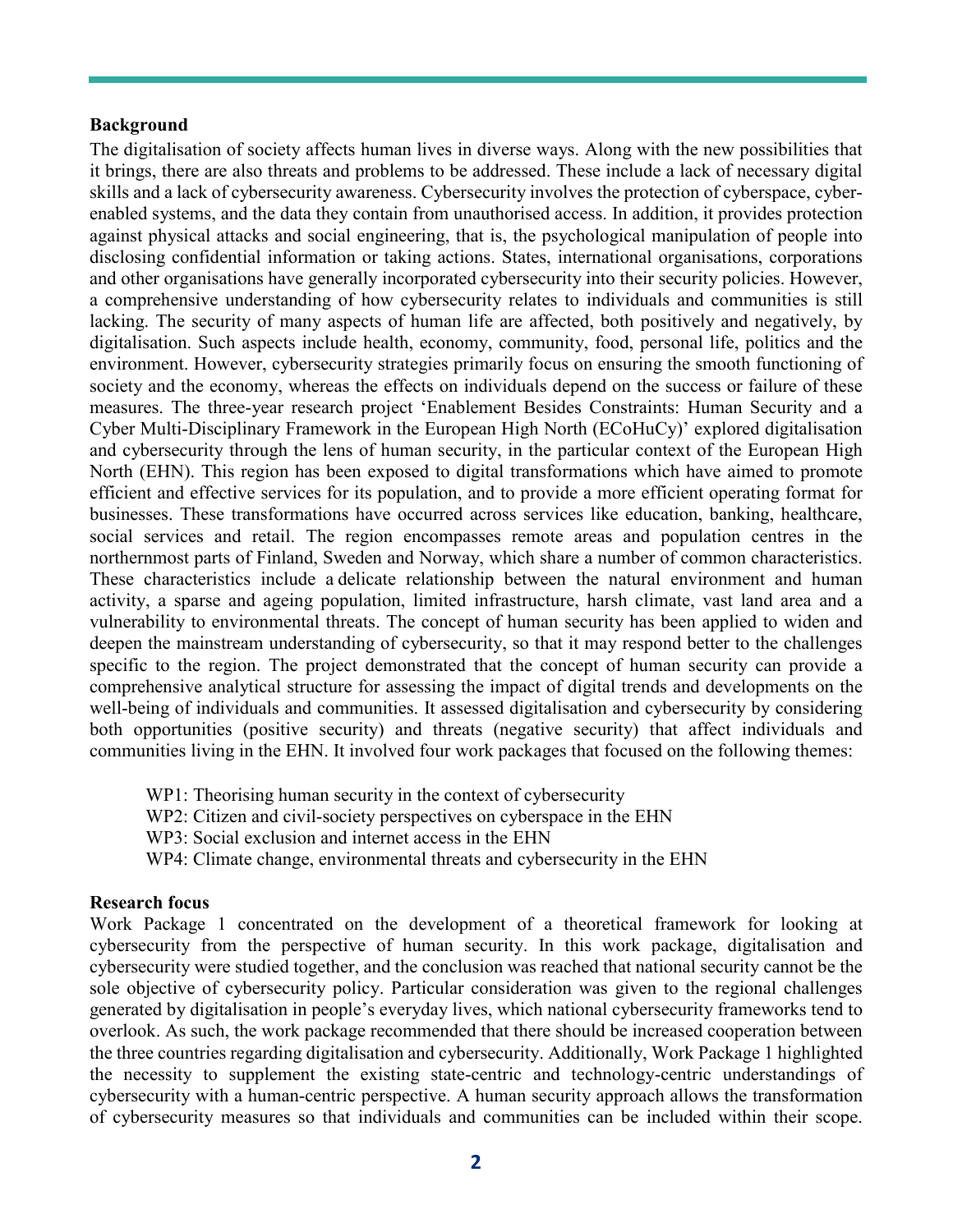People and communities should not be treated merely as sources of information in the development of measures related to digitalisation, but should be involved in the decision-making process. The application of a human security perspective to cybersecurity can provide this additional input by identifying the population's needs, interests and fears, as well as the challenges it faces as a result of digitalisation in everyday life. This approach can be utilised as a policy-making instrument to promote human well-being.

Work Package 2 focused on cyberspace as both an opportunity and a threat in community, regional and cross-border contexts, with a particular focus on the local communities and civil society organisations in Northern Norway. Civil society in this context, is deemed to have a dual relation with the state. It acts as an organised counterweight to the state and one can also assume the positive effects of civil association for upholding democracy. It can be seen as an important component in establishing the society/state relationship, which defines the socio-political system of any modern nation. Civil society in the region is affected by a number of cybersecurity policies. Digitalisation has brought about noteworthy changes in Norwegian civil society, but it has not contributed to any intrinsic transformation of that society. It cannot be argued that digitalisation has either contributed to an erosion of democracy or to an enhancement of it in Norway. It does not seem to have significantly shifted the balance between various aspects of civil society or transformed the relationship between society and the state. For local communities, the development of digital venues in the EHN has opened up opportunities for the creation of some new businesses and sources of income. At the same time, some traditional businesses or local shops have gone out of business. Digitalisation has transformed the way communication takes place in Northern Norway amongst local communities, civil society organisations and local authorities. It can be said that it has had a positive impact on communication methods, which has helped to overcome the constraints of large geographical distances.

Work Package 3 examined social exclusion resulting from digitalisation. It focused especially on children, the elderly and minorities. Whilst digitalisation has, on the whole, been beneficial for the EHN, for example enabling people to live, work and study from a distance, difficulties relating to the use of digital services do exist for certain groups. There is an assumption amongst skilled users that everyone wants, can access and has the competency to use digital services. In reality, there is a digital divide resulting from a variation in skills and access. For many elderly people, it is easy to access platforms like Facebook, but more complex to navigate platforms like online banking and municipal online services. Accordingly, elderly people and others who lack digital skills are excluded from some of the benefits of digital technologies, such as not needing to travel long distances to access services. Children tend to struggle less in acquiring digital skills, and so distance learning is not necessarily a challenge for them, but this form of education can affect their social development due to the lack of real-world interaction with their peers. Disabled people can experience exclusion from digital services centres if these centres do not provide disability access. Moreover, many online services are not designed for easy use by people with vision or hearing impairment. Work Package 3 also identified a paucity of digital services in local minority languages. This state of affairs may result in the exclusion of linguistic minorities.

Work Package 4 tackled questions relating to the links and parallels between climate change and cybersecurity in the EHN. The region is susceptible to the impact of climate change, for which reason infrastructure in the region becomes exceptionally critical, energy infrastructure is particularly vulnerable to cyber threats. The conditions of the region give rise to disproportionate governance challenges in terms of integrating environmental policies in line with cybersecurity as the national and international legal frameworks do not address such considerations. Cybersecurity issues have parallels